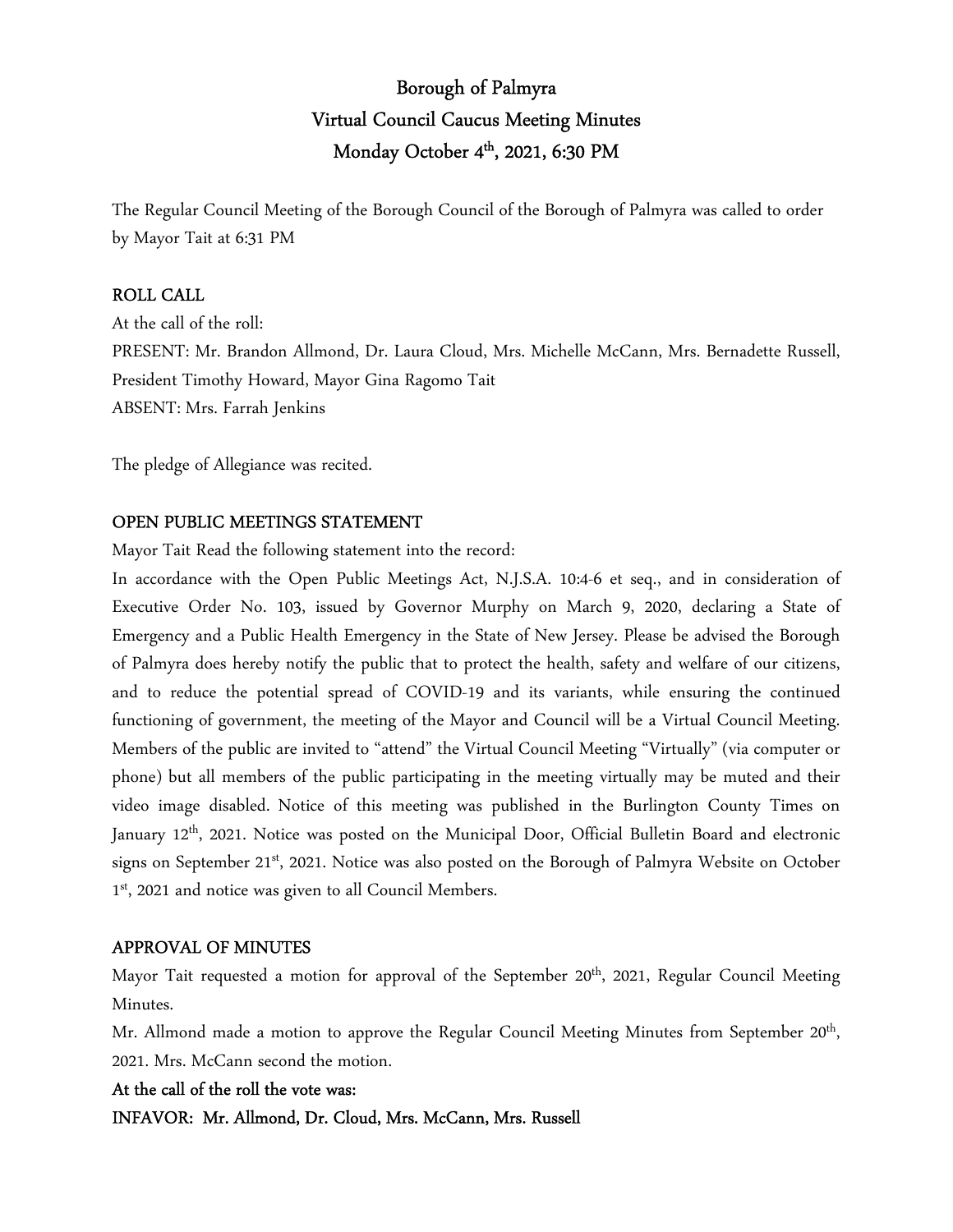## AGAINST: None ABSTAIN: President Howard Motion Carried

### **CORRESPONDENCE**

Municipal Clerk, Ms. Jackson acknowledged the following correspondence received: Resignation Letter – PTLM Oscar Rubi, Jr. Mayor Tait requested a motion to accept PTLM Oscar Rubi, Jr's letter of resignation. Mrs. Russell made a motion to accept Mr. Rubi's letter of resignation. Dr. Cloud second the motion.

### All members present voted in favor of the motion. Motion Carried

### REDEVELOPMENT

### Rt. 73 South Redevelopment Area- Update

Mr. Gural indicated the redeveloper, due to administrative changes to the site plan, has to make some minor amendments or adjustments to the subdivision plan that was previously approved. Mr. Gural indicated these changes can not be done administratively and they must go thru the Land Use Board. Mr. Gural noted that before they can go to the Land Use Board, they must first have approval of the governing body. There was some additional discussion and Mayor Tait requested a motion to allow the redeveloper to make application to the Land Use Board for some boundary adjustments/amendments due to site conditions and various setbacks required. Mr. Russell made a motion to allow the redeveloper to make application to the Land Use Board. President Howard second the motion.

### All members present voted in favor of the motion. Motion Carried

Mr. Gural noted memos contained in the agenda packet regarding the status of the case management conference and issues with the affordable housing litigation. Mr. Rosenberg indicated we are making progress with the affordable housing agreement with Fair Share Housing.

### Outlaw Training & Fitness, 620-622 Highland Ave Redevelopment Project – Update

Mr. Brewer indicated litigation had begun against Out Law Fitness because they were not compliant with the redevelopment agreement. Mr. Brewer stated that filing the litigation has made them get back on track. Mr. Brewer indicated they have currently made payments and committed to bring all accounts current by the middle of October 2021.

Sea Box/ELM Office LLC, 321 E. Broad Street - Former Knights of Columbus Property- Update Mr. Gural indicated he had nothing new to report.

### PROFESSIONAL UPDATES

William Kirchner, ERI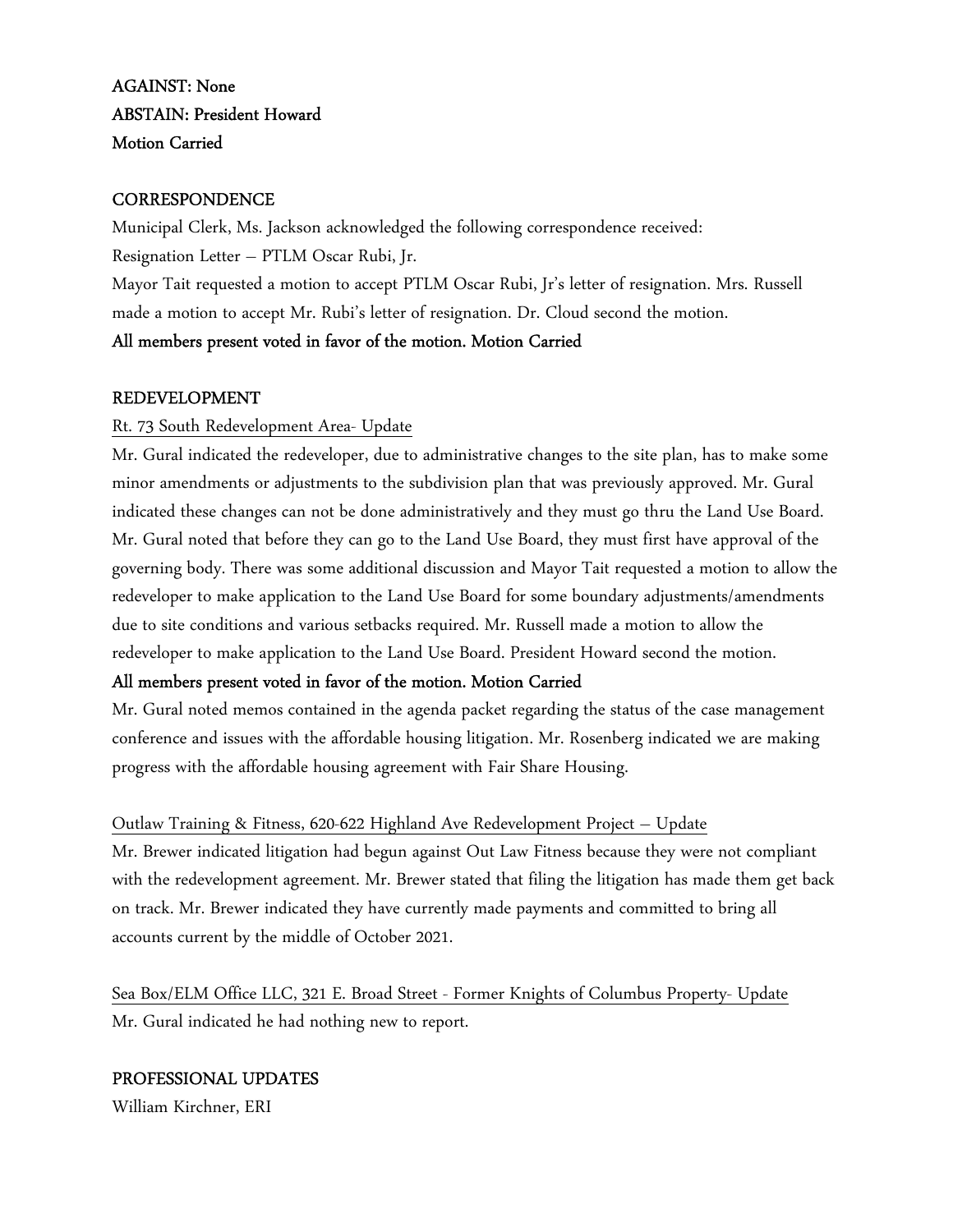Mr. Kirchner indicated that the Temple Blvd project is down to the punch list items and signs, including the pedestrian crosswalk sign at Delaware and Temple. Mr. Kirchner noted additional information will be provided in executive session.

Mr. Kirchner stated the 5& Race Street project is also mostly complete except for some punch list items. Mr. Kirchner indicated the project was over due and additional information would be provided in executive session.

Mr. Kirchner indicated the 2021 Road Program is moving along well, New jersey Avenue is complete, Charles Street and Park Avenue in preparation for the Water Company to come in and pave. Mr. Kirchner indicated he spoke with the NJ American Water and they will be getting him a schedule for their work to be completed in the Borough, noting that it may be in the spring. Mr. Kirchner indicate New Jersey Avenue should be paved within the next month or so. Mr. Kirchner stated the inventory of the existing signage in the downtown area has been completed, and they will be scheduling a meeting to bring all signage into conformance with the new ordinance. Mr. Kirchner indicated the preconstruction meeting was held last week for the Veterans Park improvements noting that the contractor will be starting within the next two weeks, and should be complete within 30 days. Mayor Tait asked when the Spring Garden Street Project would begin. Mr. Kirchner indicated it should be bid during this winter and work beginning in the spring.

#### REPORTS

PHS Student Representatives

Mr. Allmond noted no one was present from the school Board and the student representatives had some school commitments and would not be present tonight.

Mrs. Jenkins joined the meeting at 6:59 pm.

#### PRESENTATION

#### David Steinberg, NRG

Mr. Steinberg stated the proposed plant the natural gas is being shipped to is in Gibbstown, NJ. It is being shipped from northeast Pennsylvania town named, Wyalusing, PA. Mr. Steinberg indicated it is proposed to be shipped by truck and rail. Mr. Steinberg indicated he would focus on the trains as they go thru many small towns along the route from Wyalusing to Gibbstown. Mr. Steinberg indicated the Federal Energy Regulatory Commission has permitted two 100 rail cars per train to travel twice a day not indicating when those times will be during the day or at night; 365 days per year. Mr. Steinberg discussed the possibility of an accident occurring and the potential massive casualties which could occur if there was a derailment or accident. Mr. Steinberg stated there has never be a transport of methane gas by rail anywhere in the county; noting the rushing of approval of the rail cars which would be carrying the methane gas. Mr. Steinberg noted the concern regarding using an aging rail system and the potential for derailments. Mr. Steinberg noted no environment studies have been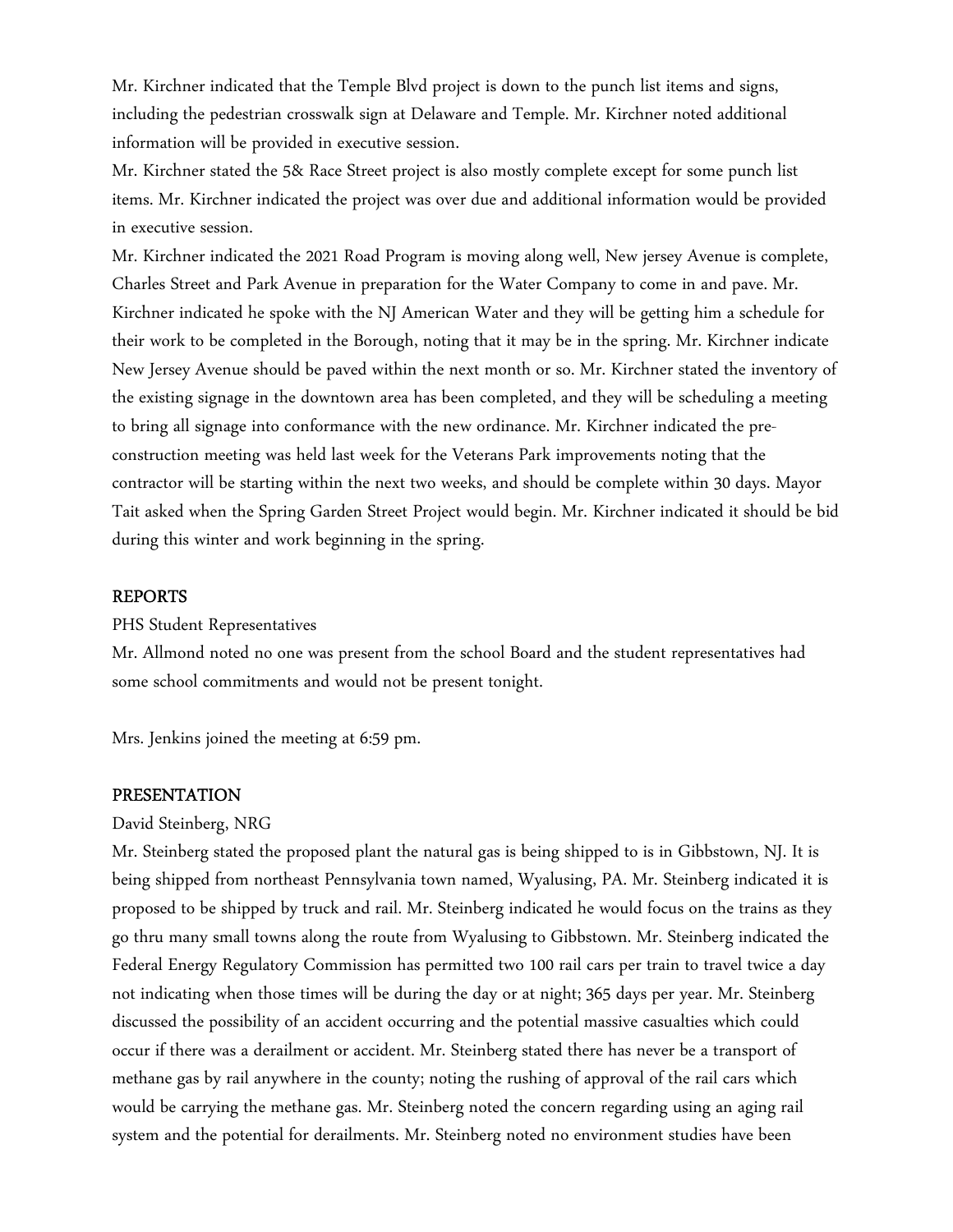completed regarding transporting methane gas and there has been no outreach to the communities which the trains will be traveling thru. Mr. Steinberg indicated over 100 environmental groups have signed on to the lawsuit in Federal District Court as well as 16 state Attorney Generals. Mr. Steinberg indicated he is working with Delaware River Keepers and is not getting paid to do this public outreach. Mr. Steinberg requested the Borough prepare a Resolution opposing the allowance of natural gas to be shipped by railcars. Mr. Rosenberg asked where additional information could be found in support of the shipping of natural gas/ and the project. Mr. Steinberg, indicate he did not have any but would believe it could be found on the internet. Dr. Cloud asked about the proposed time lime for the use of rail transport and the probability of having an accident. Mr. Steinberg indicated he believed there was a date in November by which the company can apply to request to have the permit extended. Mr. Steinberg indicated he wished to take the resolution to the committee in hopes that they would not extend the permit. There was some additional discussion regarding accidents, railcars and tracks. Mr. Quinn, Borough Councilman of Riverton noted the Borough of Riverton passed a resolution in support to the letter of opposition to the proposed Gibbstown Logistics project. Mr. Quinn explained how it was brought to Riverton Borough's attention thru the Green Team initiative. President Howard thanked Mr. Steinberg for bringing this matter to Council's attention noting that the public safety committee would be looking into it. Mayor Tait indicated the Public Safety committee would review and a resolution would be placed on the agenda for council consideration at the next meeting.

#### PUBLIC COMMENT

We request those participants wishing to have or make a Public comment, email their questions or comments in advance to Municipal Clerk Rita Jackson at djackson@boroughofpalmyra.com. The opportunity to submit comments prior to meeting expired at 12:00 PM on Monday, October 4th, 2021. All comments will become part of the record and included with the Meeting Minutes. For those choose to "attended" the Virtual Meeting, Mayor Tait opened the meeting to the public for comments. All comments will become part of the record and included with the Meeting Minutes. Mayor Tait asked for a motion to open to the Public for comments.

President Howard made a motion to open the public portion for comments. Mrs. Russell second the motion.

#### All members present voted in favor of the motion. Motion Carried

Mayor Tait asked if any comments were received before the meeting. Municipal Clerk, Ms. Jackson indicated no comments were received.

Mayor Tait asked if there were any comments from those present.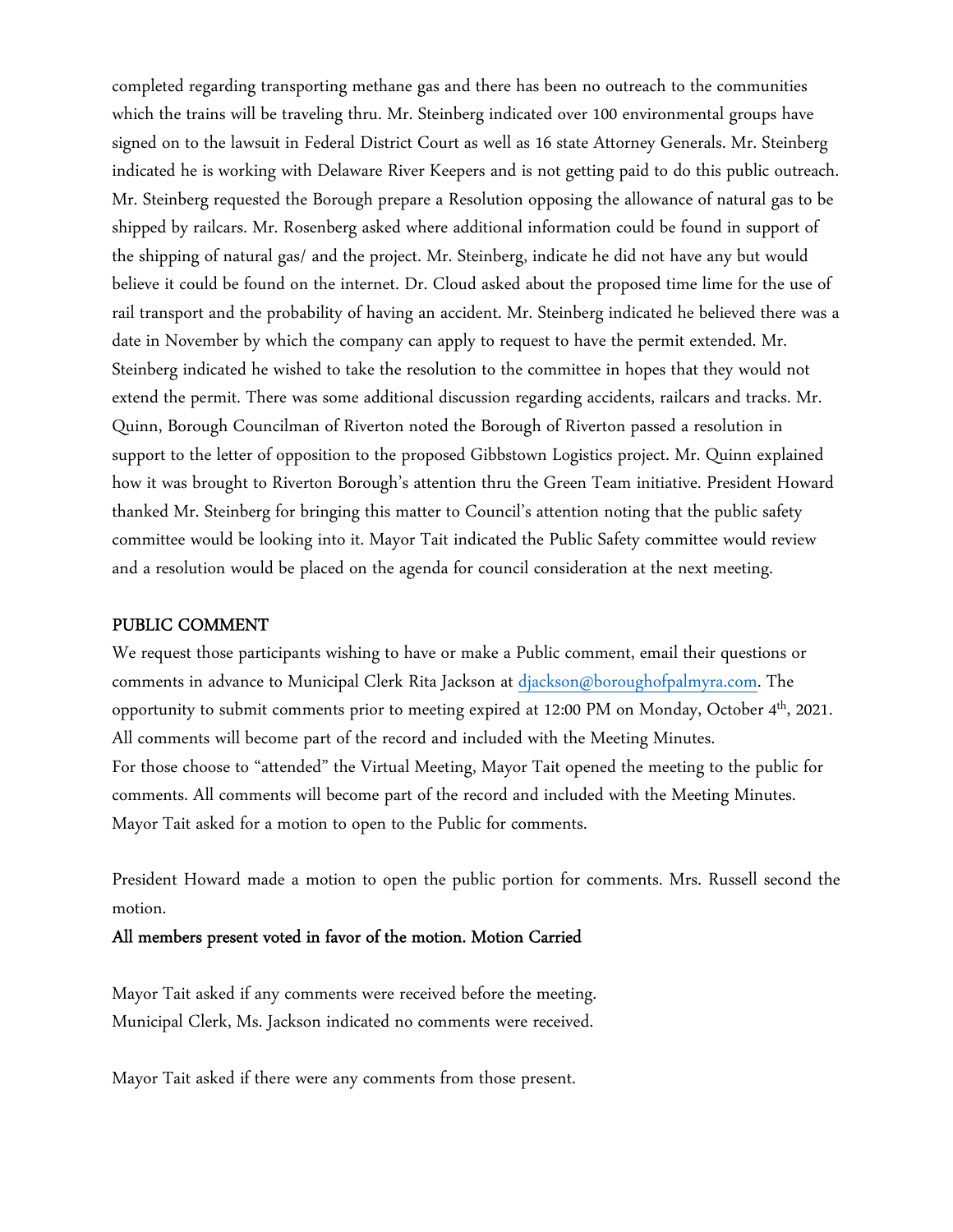Mr., Rader – Harbour Drive – Mr. Rader stated on the Borough's website with the minutes and agenda section there is a statement which reads: "all agendas are posted in their draft format and are for informational references only a copy of the official agenda can be obtained by contacting the municipal clerk". Mr. Rader asked if this statement would change the current program that copies of agendas are posted on the Borough website for review on Friday before the meeting being held on Monday. Ms. Jackson indicated the agenda will remain being posted on Fridays before a meeting on Monday as it has been. She however noted that sometimes changes occur over the weekend and or on Monday morning which must be addressed at that council meeting Monday night, so the agenda could change by something being added or deleted prior to the meeting and time simply will not allow for the agenda to be updated on the website prior to meeting time. Ms. Jackson stated when in the building the most updated agenda is posted at the door upon entry.

Ms. Still – Veterans Drive – Ms. Still stated she bought her home on Veterans Drive from her parents in 1991 and has resided in Palmyra for a while. Ms. Still noted that the Mayor, Council, Administrator and Borough Solicitor are aware of the situation on Veterans Drive in regards to the flooding on July 12<sup>th</sup>, 2021. Ms. Still stated she has been stopped, interrupted, warned but it is not about the Borough of Palmyra policies but the US Supreme Court in 1964 New York, Times vs Sullivan is a constitutional case law in the country noting that the essence of the ruling is that citizens have a first amendment right to criticize government officials and this is founded on the profound national commitment to the principal that debate on public issues should be uninhibited robust and wide open and that it may be caustic and sometimes unpleasantly sharp attacks on government and public officials. Mr. Still indicated she wanted to address a question Mrs. Russell as to why she would call the Borough in regards to the overwhelming flooding that occurred on her property and in her home on July 12<sup>th</sup>, 2021 instead of contacting her insurance company. Ms. Still indicated she did contact her insurance company that night after she spoke with the Mayor. Ms. Still indicated as a resident and citizen her first assurance should be that the place, she pays taxes should be of assistance with these types of emergencies and disasters. Ms. Still indicated she wanted to know what caused the flooding just on Veterans Drive. Ms. Still indicated not one person from council or the mayor have visited the residents on Veterans Drive to see how they are doing. Ms. Still stated Mrs. Russell indicated she cleans out the street drains in front of her house. Ms. Still asked if she implied that she should be out cleaning the drains, public works is supposed to clean. Ms. Still asked why does she have to do the work of public works if that's what she is paying taxes for. Ms. Still indicated she does not have time, but will do it now because she and her neighbors are suffering from PTSD; feeling when it starts raining or rain is coming that their homes are going to flood again. Ms. Still asked Mrs. Russell to clarify why residents should be cleaning out public storm drains and why the residents of Palmyra should not contact the governing body when they have this type of disaster.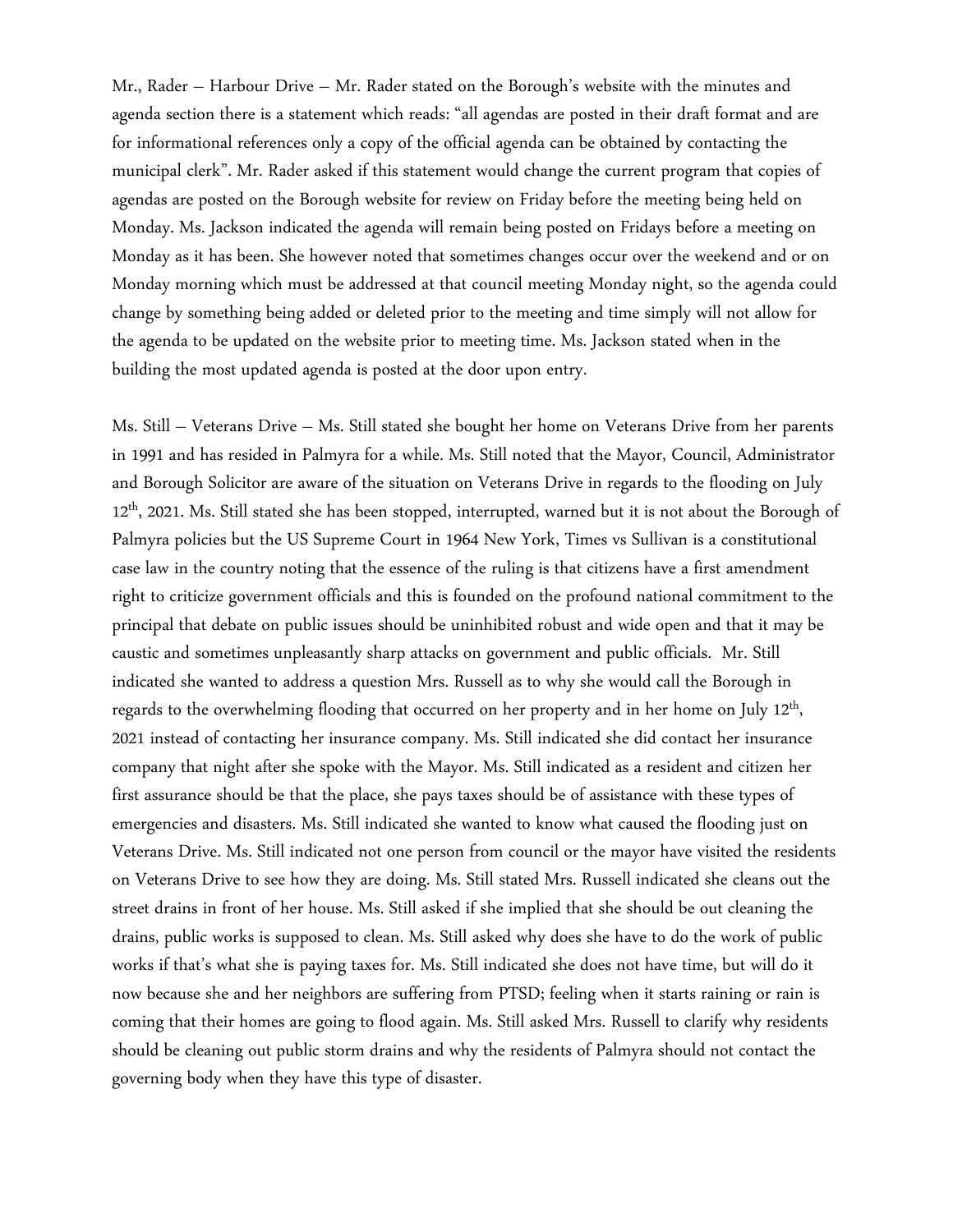No one else from the public wishing to be heard, Mayor Tait asked for a motion to close the Public Portion. President Howard made a motion to close the public portion, Mr. Allmond second the motion.

### All members present voted in favor of the motion. Motion Carried

### RESOLUTIONS

Mayor Tait stated, Resolutions 2021-196 and Resolution 2021-197 will be enacted as a single motion, if either resolution needs additional discussion, it will be removed from the consent agenda and voted on separately. Mayor Tait noting neither needed additional discussion read the following resolutions into the record:

Resolution 2021-196 Resolution of the Borough of Palmyra Adopting a COVID-19 Vaccination/Testing Policy for Employees

Resolution 2021-197, Resolution Awarding a Contract to Municipal Emergency Services Per Quote QT1509803 Per New Jersey State Contract #17-Fleet-00819 in the amount of \$29,581.22 Subject to Certification of CFO

Mayor Tait requested a motion to approve the consent agenda, Resolution 2021-196 and Resolution 2021-197.

President Howard made a motion to approve Resolution 2021-196 and Resolution 2021-197. Mr. Allmond second the motion.

At the call of the roll, the vote was: INFAVOR: Mr. Allmond, Dr. Cloud, Mrs. Jenkins, Mrs. McCann, Mrs. Russell, President Howard AGAINST: None Motion carried. Resolutions 2021-196 and Resolution 2021-197 were approved.

#### PUBLIC EVENTS

Mayor Tait indicted the Palmyra Market is looking at trying to host a market in mid-October, they are hopeful to find enough vendors willing to participate.

Mayor Tait indicated the Halloween Parade will not be held down Broad Street. Mayor Tait indicated they committee is trying to do something like what was done last year around and thru town. It will be held on October  $30<sup>th</sup>$ , 2021.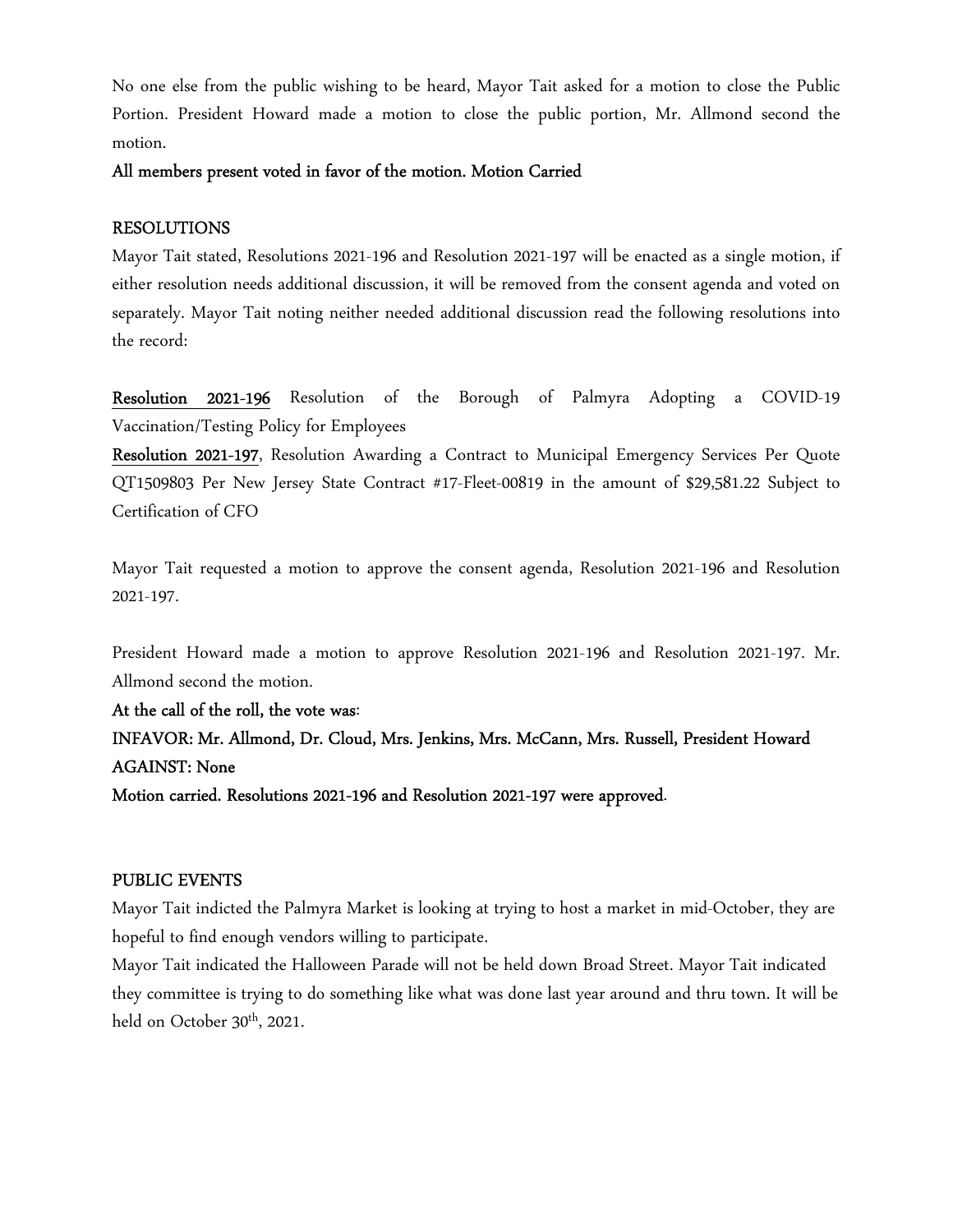#### DISCUSSION ITEMS

Mayor Tait stated Borough Hall is again closed to the public as the community numbers regarding Covid are high. Mr. Gural indicated we continue to post on the website the numbers being provided by the County regarding new infections. Mr. Gural thanked the governing body for adopting a policy regarding vaccinations noting the ability of employees to test weekly if they choose not to vaccinate. Mayor Tait noted the staff is still working and you can call into the office during business hours, and someone is there to address any concerns. Mr. Gural stated everyone is still working in Borough Hall as required, just currently the public is not allowed in the building. Mr. Gural stated we are currently working the "summer hours" as done each year or "flex hours" noting everyone is still working their required numbers of hours and are available during our core hours Monday thru Thursday from 8:30 am to 4:30 pm and 9:00 am to 12:00 on Friday. Mr. Gural stated we are currently proposing extending those hours throughout the remainder of the year or open to the public. Mayor Tait and council agreed it was ok to proceed. Mayor Tait noted the Community Center remains closed.

Mayor Tait indicated she spoke with the PIA regarding their request to use the parking lot and community center restrooms for the Truck or Treat. Mayor Tait indicated they will provide staffing to opened the door for restroom use only and will be cleaning the restrooms after the event. The governing body also approved the request to use the parking lot and tables and chairs for the outdoor Truck or Treat event.

Mayor Tait noted the appearance of Naomi Cabon the PHS Student Representative and asked her if there was anything she wanted to shared with the governing body. Ms. Cabon indicated she was glade to be back in school and especially back in the building. Ms. Cabon noted she is looking forward to a great new school year.

Mr. Gural indicated most issued have been resolved and noted that he would address it upon completely staffing the construction office.

Mr. Gural indicated he and some consultants had a great meeting with Kwan, for the Land Use Board who also works for DEP. Mr. Gural indicated she is working with a group to bring together the right people to move a project forward to construct a pedestrian bridge over the Pennsauken Creek to connect the light rail station to the redevelopment area. Mr. Gural noted that could become a sevenfigure project noting the DVRPC is very excited about it.

Mr. Gural indicated that Gary Smally from Republic Trash Collections Services spoke at a recent conference regarding the escalating costs of trash collection. Mr. Smally stated the municipalities can expect a 25% to 30% increase in their trash collection public bids. Mr. Gural indicated our current contract expires in March of 2023. Mr. Gural stated that recently in a neighboring township that they recently opened bids, noting they only received one bidder, and the increase amounted to 82% higher than what they are currently paying. Mr. Gural noted that it may be time to consider collecting our own trash., noting we have a year and a half to consider it. Mr. Gural stated the cost of a trash truck with the type of equipment we need is almost \$300,000.00 today. Mr. Gural noted that if it is going to be considered now is the time. There was discussion regarding tipping fees, bulk trash pick-up, the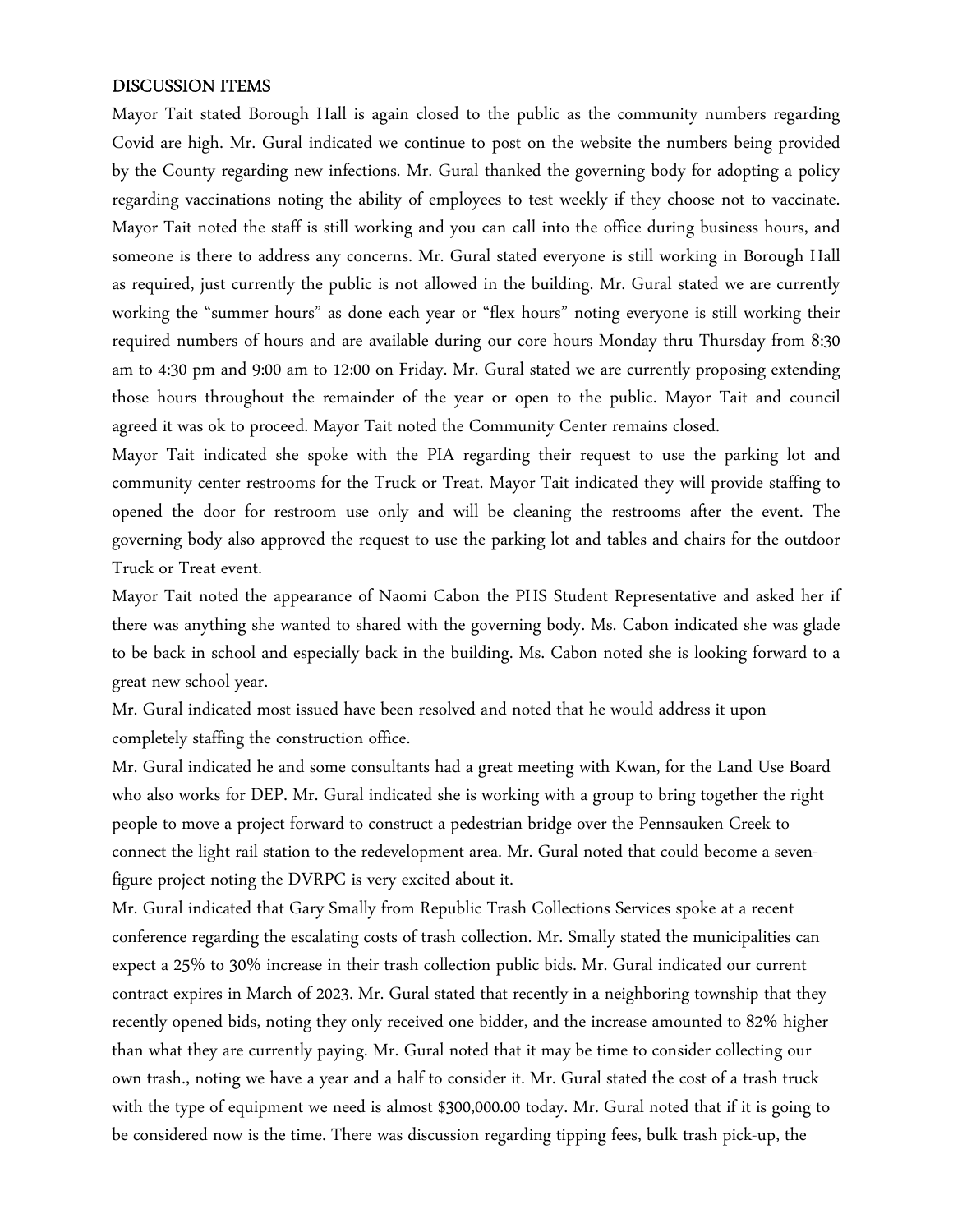number of trucks needed to handle the collection, the days for collection and staffing to handle the collection. Mr. Rosenberg asked if we should reach out to Trash Pro for help with the trash contracts. Mr. Gural indicated yes. There was some additional discussion and Mr. Gural indicated he was looking for permission to begin to explore this possibility. Council agreed we should begin to explore the possibilities.

Mr. Gural indicted the homeowner applied to the Land Use Board requesting an additional assessor structure, which happens to be a cargo container he had already installed on his property. Mr. Gural stated although the application was denied, and the applicant notified it needed to be removed it is still in place. Mr. Gural noted the appropriate actions have been taken but the governing body may wish to amend the current - Zoning/Land Development Ordinance regarding types of accessory structures. Discussion was had regarding the situation, and it was noted that until his court appearance is held the container will continue to be at the residence as he is unwilling to remove it.

Mr. Gural spoke about the condition of the property at 313 Delaware Ave. Mr. Gural explained what happened noting arrangements were made to clean up the property however later learned we cloud only remove the property of the deceased owner that was placed at the curb line. Mr. Gural, Chief Campbell, and Mrs. Kilmer are continuing to work on the situation.

Mr. Gural the Annual "Put Safety on the Agenda" JIF Presentation usually presented by Joe Henry from Hardenbergh Insurance, is in your packets, please familiarize yourselves with it.

Mr. Gural indicated the sewer connection fee ordinance needs to be updated, noting that it should be calculated each year. Mr. Gural indicated we should have the updated ordinance from Mr. Nehilla soon so that it can be introduced at the next meeting.

Mr. Gural explained that first responders operate under a mutual aid agreement. Mr. Gural noted that currently when the Cinnaminson Fire District responds to calls in Palmyra having to use certain equipment, is requesting the insurance information of the involved individuals from the police officers on scene. Mr. Rosenberg indicated there is nothing in the agreement which compels the officer to release that information. Mr. Rosenberg indicated they are not allowed to charge the Borough, but the agreement is silent as to whether they can charge residents or others third parties insurance carriers. Mr. Gural indicated we cannot stop Cinnaminson from billing third parties/ insurance companies. Mr. Gural stated Chief Dreby asked if we wanted to consider requesting the same information from Cinnaminson residents and billing their insurance companies also. There was discussion regarding the matter and Mayor Tait indicated the matter should be referred to the Public Safety committee for advisement. Mayor Tait noted that all vehicle purchase requests from the Capital budget are not being funded this year and no vehicles will be purchased.

#### ADMINISTRATORS REPORT

Mr. Gural stated we have a lot of open positions available, noting that we have received many resumes from qualified residents. Mr. Gural indicated some interviews have been held and others are scheduled for the upcoming week. Mr. Gural stated conversation was had regarding the hiring of one or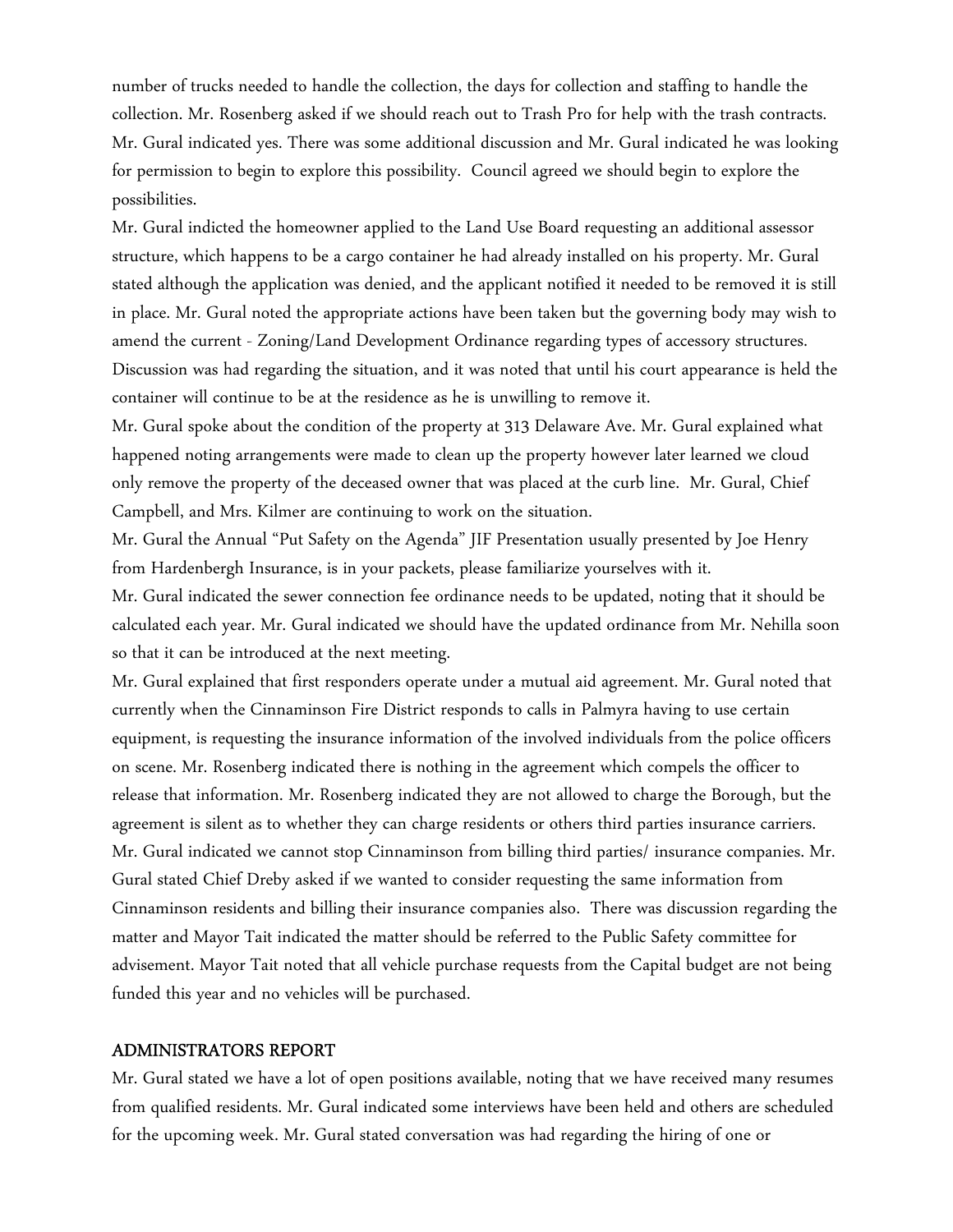potentially two for certain positions. Mr. Gural indicated he would like to hire two instead of one for public works positions. Council agreed. Mayor Tait asked if we received any applications for the parttime seasonal cleaner. Ms. Jackson stated no applications have been received to date.

### ONGOING REMINDER PROJECTS

Mr. Gural indicated the following items are things which the governing body is currently working on, and additional information will be coming at a later date.

- Legion Field & Community Center usage Ordinances
- Purchase Orders Council signature requirement
- Sidewalk/snow & ice removal Ordinance
- Sewer lateral responsibility Ordinance and Sewer bills update
- Handicap Parking Sign Ordinance
- Parking Ordinance additional amended code subsections required
- Veterans Affairs Committee Ordinance
- Accessory Structures/cargo containers Zoning/Land Development Ordinance amendments

### MAYOR AND COUNCIL COMMITTEE REPORTS AND COMMENTS

Mrs. Russell- Mrs. Russell indicated the committee met last week and are focused on getting someone in code enforcement to follow up on complaints. Mrs. Russell stated they talked about the snow removal at the corners after snow events and the enforcement of clearing sidewalks. The was some discussion regarding corner residents clearing corners of their properties. Mrs. Russell indicated she attended the Harbour Condominium meeting last month.

Dr. Cloud – No Comment

Mrs. Jenkins – No Comment

Mr. Allmond – No Comment

Mrs. McCann- Mrs. McCann indicated she attended the Beer Feast at the Fire House, and it was very nice. Mrs. McCann noted the presence of the new S1 Officers and their mingling with the residents. Mrs. McCann noted the pump station on Berkley Avenue has been cleaned up and looks so much better. Mrs. McCann noted that while attending the fest at the fire house she noted all the movement in the downtown area and noted how nice it was to see so much activity.

**President Howard** – President Howard indicated he attended the Harbour Condominium meeting this month and noted their discussion regarding tort claim insurance for trip and falls on sidewalks in their areas. President Howard noted a memorial service held at the PHS Stadium for longtime resident, Gregory Grimes.

Mayor Tait - Mayor Tait indicated she attended the supper club event at the Harbour Club House which was very nice, and the food was good. Mayor Tait indicated the next one may be a Christmas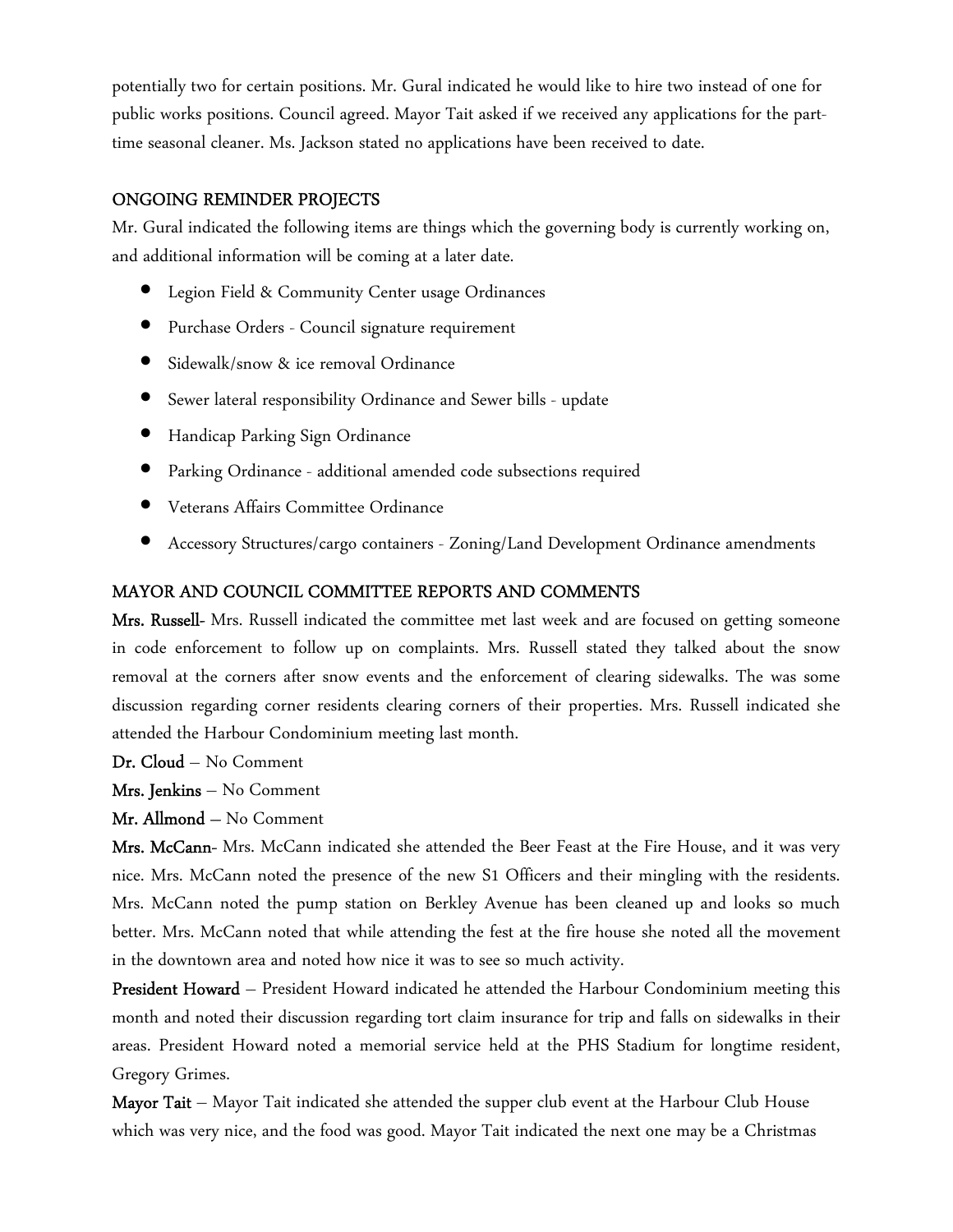brunch. Mayor Tait indicated she spoke with the neighboring towns regarding the various stop signs. Mayor Tait noted the signs did go thru the NJDOT process which began in 2017, noting the process is lengthy. Mayor Tait thanked Mr. Steinberg for his presentation and bringing the information to Council. Mayor Tait again noted the Halloween Parade will be similar to last year, riding thru town not gathering along Broad Street. Mayor Tait indicated Santa will be coming to town on December 3rd, 2021. Mayor Tait asked council to look over the information forwarded to the governing body regarding outdoor consumption of alcohol. Mayor Tait stated she was contacted by Habitat for Humanity noting the Palmyra had been awarded for their partnership with Palmyra Borough regarding affordable housing and neighborhood revitalization. Mayor Tait stated they were requesting someone from council sit on a panel explaining how we were able to partner and get four units in Palmyra. Mayor Tait stated she too attended the Beer Fest at the Fire House, and it was a very nice event.

Mayor Tait asked Mr. Gural and Mr. Rosenberg if there were items for closed session. Mr. Gural and Mr. Rosenberg indicated yes regarding potential litigation and contract negotiation.

Resolution 2021-198 Resolution Excluding the Public from Certain Meetings Pursuant To Section 8 of the Open Public Meeting Act C. 231 P. L. 1975 for matters relating to: potential litigation, contract negotiation.

Mayor Tait requested a motion to approve Resolution 2021-198. Mrs. Russell made a motion to approve Resolution 2021-198. President Howard second the motion.

#### At the call of the roll, the vote was:

## INFAVOR: Mr. Allmond, Dr. Cloud, Mrs. Jenkins, Mrs. McCann, Mrs. Russell, President Howard AGAINST: None

Into closed at 8:34 pm

### Out of closed at 9:06 pm

Mayor Tait requested a motion to open to public. President Howard made a motion to open to the public. Mrs. Russell second the motion.

#### All members present voted in favor of the motion. Motion Carried

Mayor Tait requested a motion to approve Resolution 2021-199, A Resolution Authorizing the Solicitor and Administrator to Negotiate with Think Pavers, Inc. Regarding Liquidated Damages and Other Contractual Claims and in the Event of an Impasse to Purse other Legal Remedies. President Howard made a motion to approve Resolution 2021-199 as stated by Mr. Rosenberg. Dr. Cloud second the motion.

#### At the call of the roll, the vote was:

INFAVOR: Mr. Allmond, Dr. Cloud, Mrs. Jenkins, Mrs. McCann, Mrs. Russell, President Howard AGAINST: None